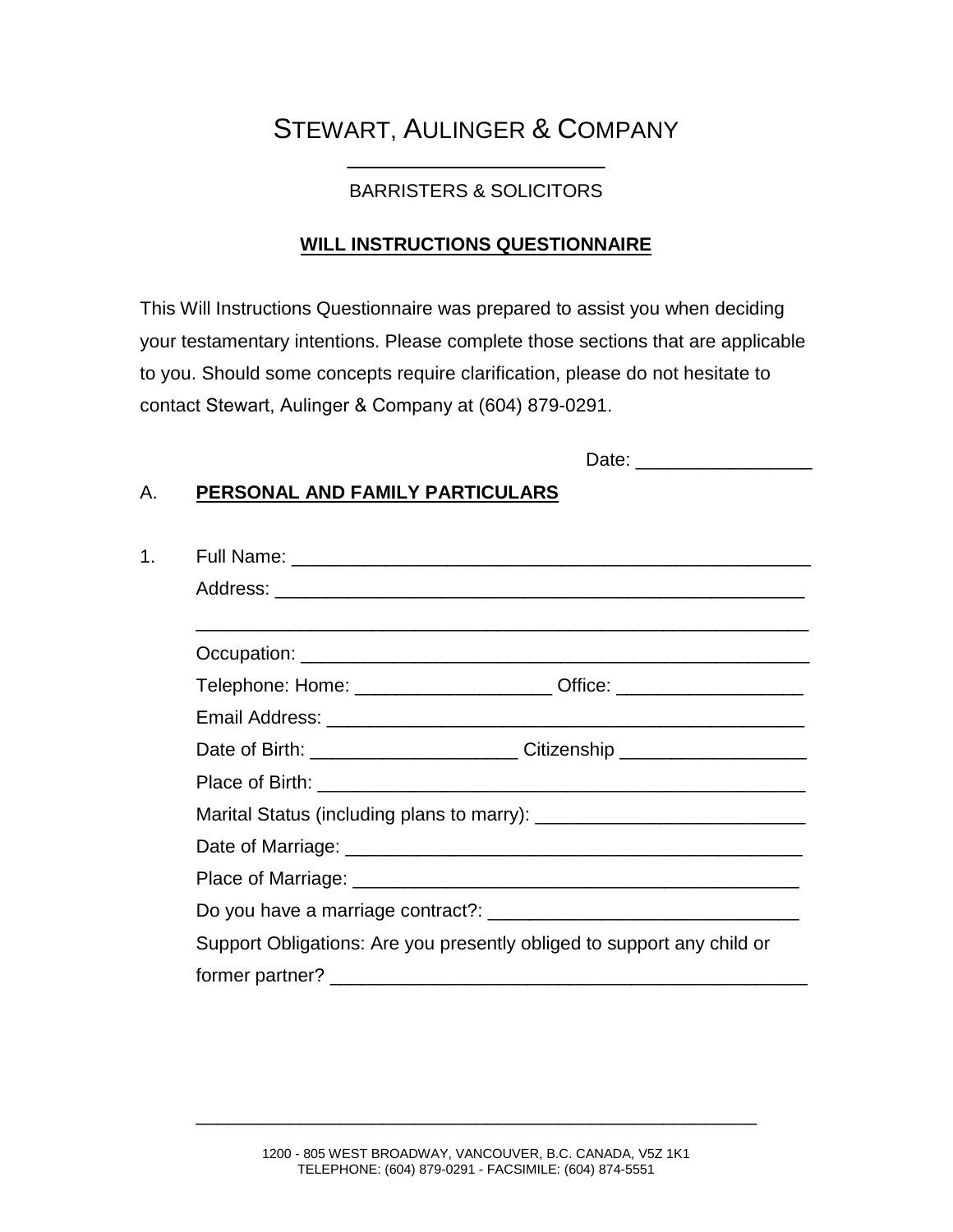| Telephone: Home: ________________________ Office: ______________________________ |
|----------------------------------------------------------------------------------|
|                                                                                  |
| Date of Birth: _______________________Citizenship: _____________________________ |
|                                                                                  |

3. Children: Please provide the full names and dates of birth of all your children, both natural or adopted. Please note with "\*" any child of a former marriage of either you or your spouse; with "\*\*" any child who may be disabled; and with "\*\*\*" any child who has died.

\_\_\_\_\_\_\_\_\_\_\_\_\_\_\_\_\_\_\_\_\_\_\_\_\_\_\_\_\_\_\_\_\_\_\_\_\_\_\_\_\_\_\_\_\_\_\_\_\_\_\_\_\_\_\_\_\_\_\_

\_\_\_\_\_\_\_\_\_\_\_\_\_\_\_\_\_\_\_\_\_\_\_\_\_\_\_\_\_\_\_\_\_\_\_\_\_\_\_\_\_\_\_\_\_\_\_\_\_\_\_\_\_\_\_\_\_\_\_

\_\_\_\_\_\_\_\_\_\_\_\_\_\_\_\_\_\_\_\_\_\_\_\_\_\_\_\_\_\_\_\_\_\_\_\_\_\_\_\_\_\_\_\_\_\_\_\_\_\_\_\_\_\_\_\_\_\_\_

B. **SUMMARY OF ASSETS** – please note if asset is not located in British Columbia

|    |                                      | Party<br><u>A</u> | Party<br><u>B</u> | <b>Both</b><br><b>Names</b> |
|----|--------------------------------------|-------------------|-------------------|-----------------------------|
| 1. | <b>Total Cash and Term Deposits:</b> | $\mathbb{S}$      | \$                | \$                          |
| 2. | Life Insurance:<br>Name of Insurance |                   | Designated        |                             |
|    | Company                              | Owner of Policy   | Beneficiary       | Amount                      |
|    |                                      |                   |                   |                             |
|    |                                      |                   |                   |                             |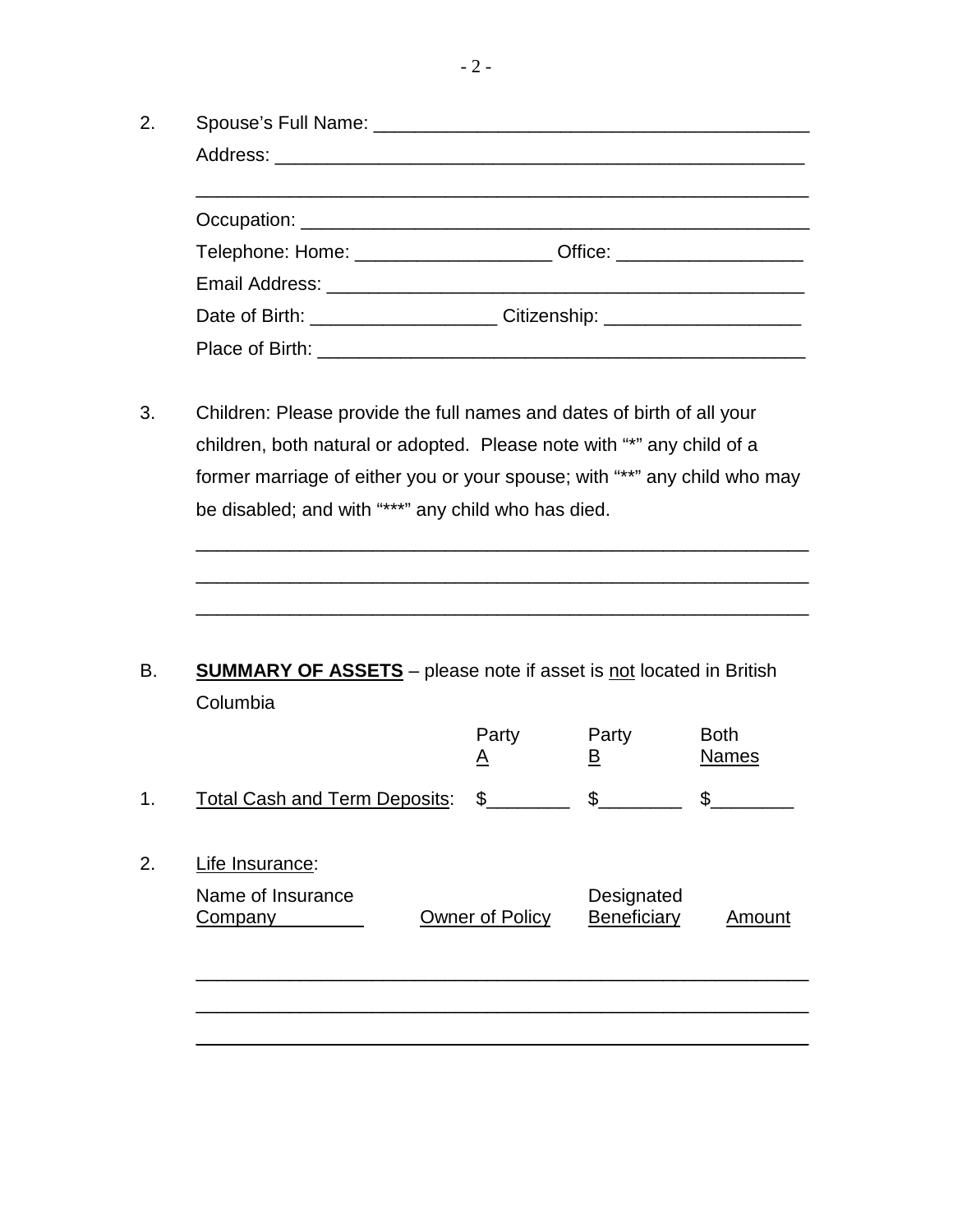RRSP or RRIF:  $3.$ 

| Name of Institution                    | Owner of<br><b>RRSP/RRIE</b> | Designated<br>Beneficiary | <u>Amount</u>         |
|----------------------------------------|------------------------------|---------------------------|-----------------------|
|                                        |                              |                           |                       |
|                                        | Party<br><u>A</u>            | Party<br>$\overline{B}$   | Joint<br><b>Names</b> |
| Stocks and Bonds:                      | \$                           | $\mathbb{S}$              | $\mathfrak{S}$        |
| Pension Plans/Annuities:               |                              |                           |                       |
|                                        | \$                           | \$                        | \$                    |
|                                        | \$                           | \$                        | \$                    |
|                                        |                              |                           |                       |
|                                        |                              |                           |                       |
|                                        |                              |                           |                       |
| <b>Real Estate:</b>                    | #1                           |                           | #2                    |
| <b>Address</b>                         |                              |                           |                       |
| <b>Registered Owner(s)</b>             |                              |                           |                       |
| Joint Tenancy or<br>Tenancy in Common? |                              |                           |                       |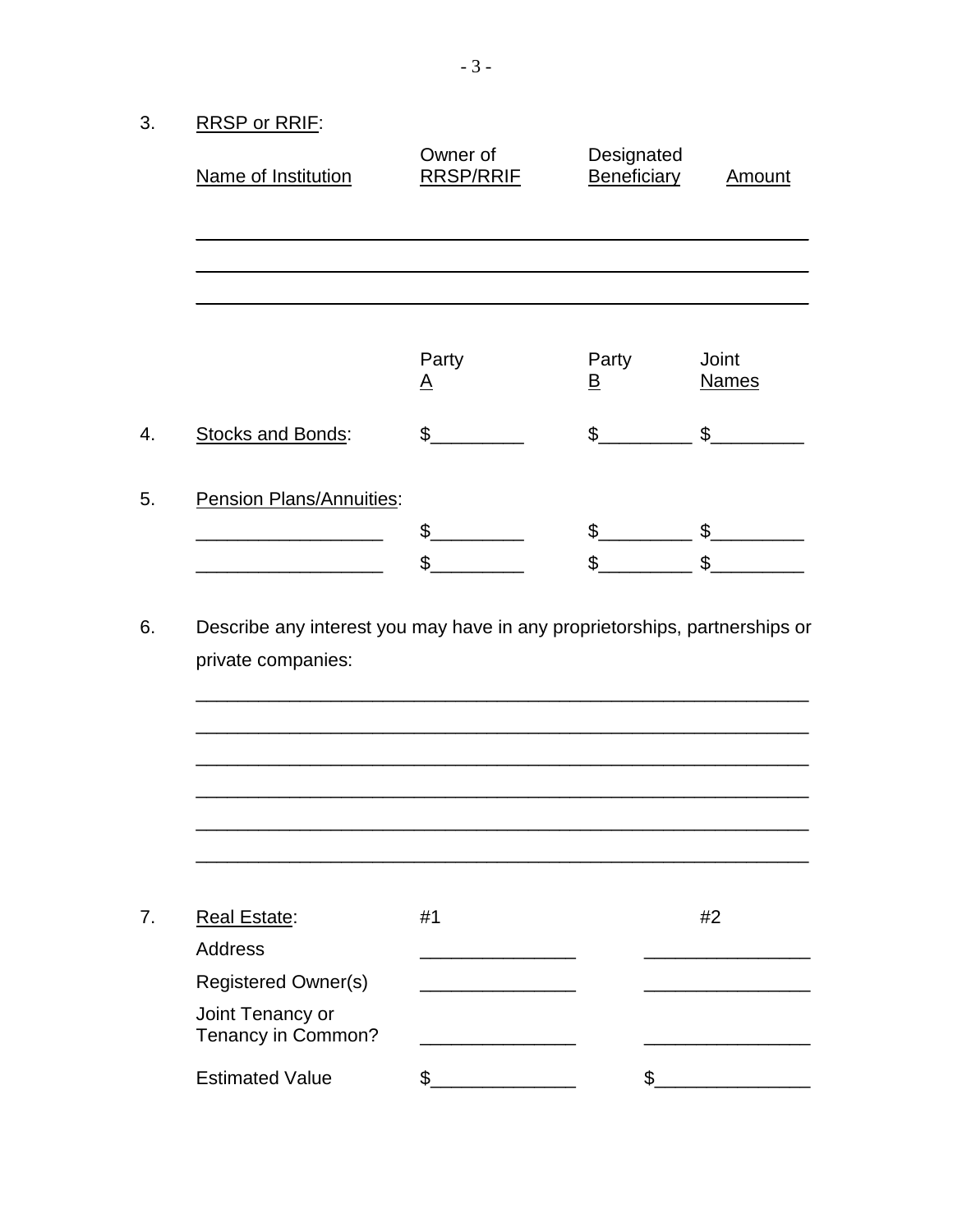| Mortgage Balance<br>(estimated) |               |        |
|---------------------------------|---------------|--------|
| Mortgage Life insured?          | <b>YES/NO</b> | YES/NO |
| Approximate equity              |               |        |
| Personal Effects:               |               |        |

8. Personal Effects:

| Approximate value of household goods, furniture, jewellery, boats and |  |
|-----------------------------------------------------------------------|--|
| automobiles:                                                          |  |

| Are any of these articles owned jointly with someone else? | <b>YES/NO</b> |
|------------------------------------------------------------|---------------|
| If so, what, and with whom?                                |               |

\_\_\_\_\_\_\_\_\_\_\_\_\_\_\_\_\_\_\_\_\_\_\_\_\_\_\_\_\_\_\_\_\_\_\_\_\_\_\_\_\_\_\_\_\_\_\_\_\_\_\_\_\_\_\_\_\_\_\_

\_\_\_\_\_\_\_\_\_\_\_\_\_\_\_\_\_\_\_\_\_\_\_\_\_\_\_\_\_\_\_\_\_\_\_\_\_\_\_\_\_\_\_\_\_\_\_\_\_\_\_\_\_\_\_\_\_\_\_

\_\_\_\_\_\_\_\_\_\_\_\_\_\_\_\_\_\_\_\_\_\_\_\_\_\_\_\_\_\_\_\_\_\_\_\_\_\_\_\_\_\_\_\_\_\_\_\_\_\_\_\_\_\_\_\_\_\_\_

9. Do you have any real or personal property located outside of British Columbia other than property previously noted? If so, please specify below:

#### 10. Miscellaneous:

(a) Interests in any existing estates or trusts: \_\_\_\_\_\_\_\_\_\_\_\_\_\_\_\_\_\_\_\_\_\_\_\_\_\_\_\_\_\_\_

\_\_\_\_\_\_\_\_\_\_\_\_\_\_\_\_\_\_\_\_\_\_\_\_\_\_\_\_\_\_\_\_\_\_\_\_\_\_\_\_\_\_\_\_\_\_\_\_\_\_\_\_\_\_\_\_\_\_\_

(b) Other substantial assets:  $\frac{1}{2}$  Other substantial assets:  $\frac{1}{2}$  Other substantial assets:

C. **SUMMARY OF DEBTS:** (other than mortgages previously noted)

| Creditor | Life insured? | Amount |
|----------|---------------|--------|
|          | Yes/No        |        |
|          | Yes/No        |        |
|          | Yes/No        |        |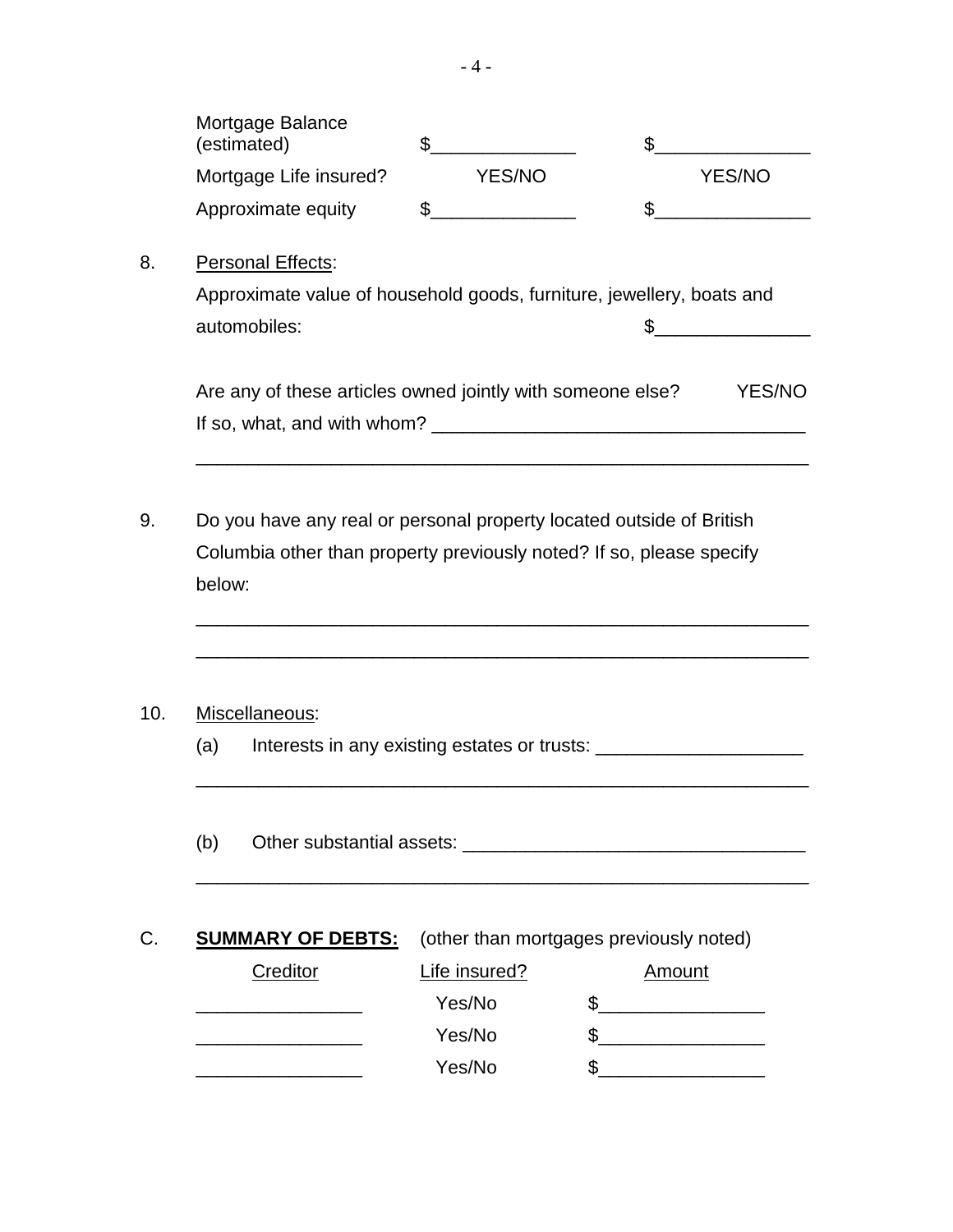#### D. **WILL PARTICULARS:**

- $1.$ Full name, address, occupation, and relationship to you (if any) of possible executor(s) and alternate executor(s), including your spouse. Primary: <u>with the contract of the contract of the contract of the contract of the contract of the contract of the contract of the contract of the contract of the contract of the contract of the contract of the contract of</u> Full name, address, and relationship to you of guardian(s) and alternate  $2.$ guardian(s) for infant children. Alternate: <u>Alternate:</u> Alternate: Alternative Contract and Alternative Contract and Alternative Contract and Alternative Contract and Alternative Contract and Alternative Contract and Alternative Contract and Alternative 3. Do you have any specific articles you wish to gift to any particular
	- person(s)? If so, please provide the full name, address, and relationship to you of any such beneficiary below: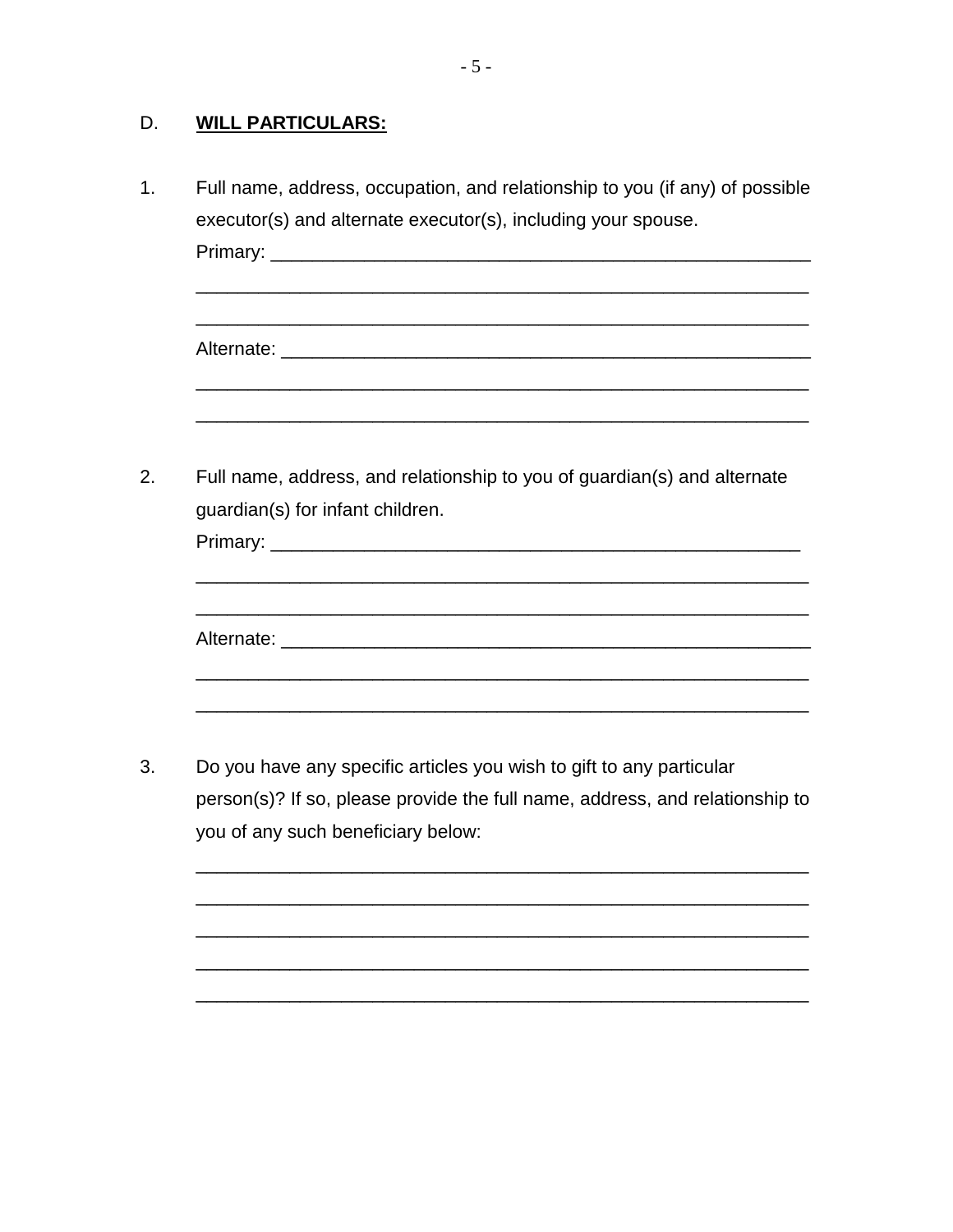4. Do you wish to make any cash gifts to relatives, friends or charities? If so, please provide full name, address and relationship to you (if any) of any such beneficiary below:

\_\_\_\_\_\_\_\_\_\_\_\_\_\_\_\_\_\_\_\_\_\_\_\_\_\_\_\_\_\_\_\_\_\_\_\_\_\_\_\_\_\_\_\_\_\_\_\_\_\_\_\_\_\_\_\_\_\_\_

\_\_\_\_\_\_\_\_\_\_\_\_\_\_\_\_\_\_\_\_\_\_\_\_\_\_\_\_\_\_\_\_\_\_\_\_\_\_\_\_\_\_\_\_\_\_\_\_\_\_\_\_\_\_\_\_\_\_\_

\_\_\_\_\_\_\_\_\_\_\_\_\_\_\_\_\_\_\_\_\_\_\_\_\_\_\_\_\_\_\_\_\_\_\_\_\_\_\_\_\_\_\_\_\_\_\_\_\_\_\_\_\_\_\_\_\_\_\_

\_\_\_\_\_\_\_\_\_\_\_\_\_\_\_\_\_\_\_\_\_\_\_\_\_\_\_\_\_\_\_\_\_\_\_\_\_\_\_\_\_\_\_\_\_\_\_\_\_\_\_\_\_\_\_\_\_\_\_

\_\_\_\_\_\_\_\_\_\_\_\_\_\_\_\_\_\_\_\_\_\_\_\_\_\_\_\_\_\_\_\_\_\_\_\_\_\_\_\_\_\_\_\_\_\_\_\_\_\_\_\_\_\_\_\_\_\_\_

\_\_\_\_\_\_\_\_\_\_\_\_\_\_\_\_\_\_\_\_\_\_\_\_\_\_\_\_\_\_\_\_\_\_\_\_\_\_\_\_\_\_\_\_\_\_\_\_\_\_\_\_\_\_\_\_\_\_\_

\_\_\_\_\_\_\_\_\_\_\_\_\_\_\_\_\_\_\_\_\_\_\_\_\_\_\_\_\_\_\_\_\_\_\_\_\_\_\_\_\_\_\_\_\_\_\_\_\_\_\_\_\_\_\_\_\_\_\_

\_\_\_\_\_\_\_\_\_\_\_\_\_\_\_\_\_\_\_\_\_\_\_\_\_\_\_\_\_\_\_\_\_\_\_\_\_\_\_\_\_\_\_\_\_\_\_\_\_\_\_\_\_\_\_\_\_\_\_

5. Do you wish to provide a trust fund for anyone? For instance, funds could be held in trust for a parent or a handicapped child during his/her lifetime after which the funds would, for example, form part of the residue of your estate.

- 6. (a) Do you wish to leave the residue of your estate to your spouse if he/she survives you? \_\_\_\_\_\_\_\_\_\_\_\_\_\_\_\_\_\_\_\_\_\_\_\_\_\_\_\_\_\_\_\_\_\_\_\_
	- (b) If your spouse fails to survive you, do you wish to leave your estate to your children? \_\_\_\_\_\_\_\_\_\_\_\_\_\_\_\_\_\_\_\_\_\_\_\_\_\_\_\_\_\_\_\_\_\_\_\_\_\_\_\_
	- (c) If your children are minors:
		- (i) at what age do you wish them to receive their share of your estate?
		- (ii) if any child fails to survive to that age, do you wish his/her children, if any, to receive that share of your estate?

\_\_\_\_\_\_\_\_\_\_\_\_\_\_\_\_\_\_\_\_\_\_\_\_\_\_\_\_\_\_\_\_\_\_\_\_\_\_\_\_\_\_\_\_\_\_\_\_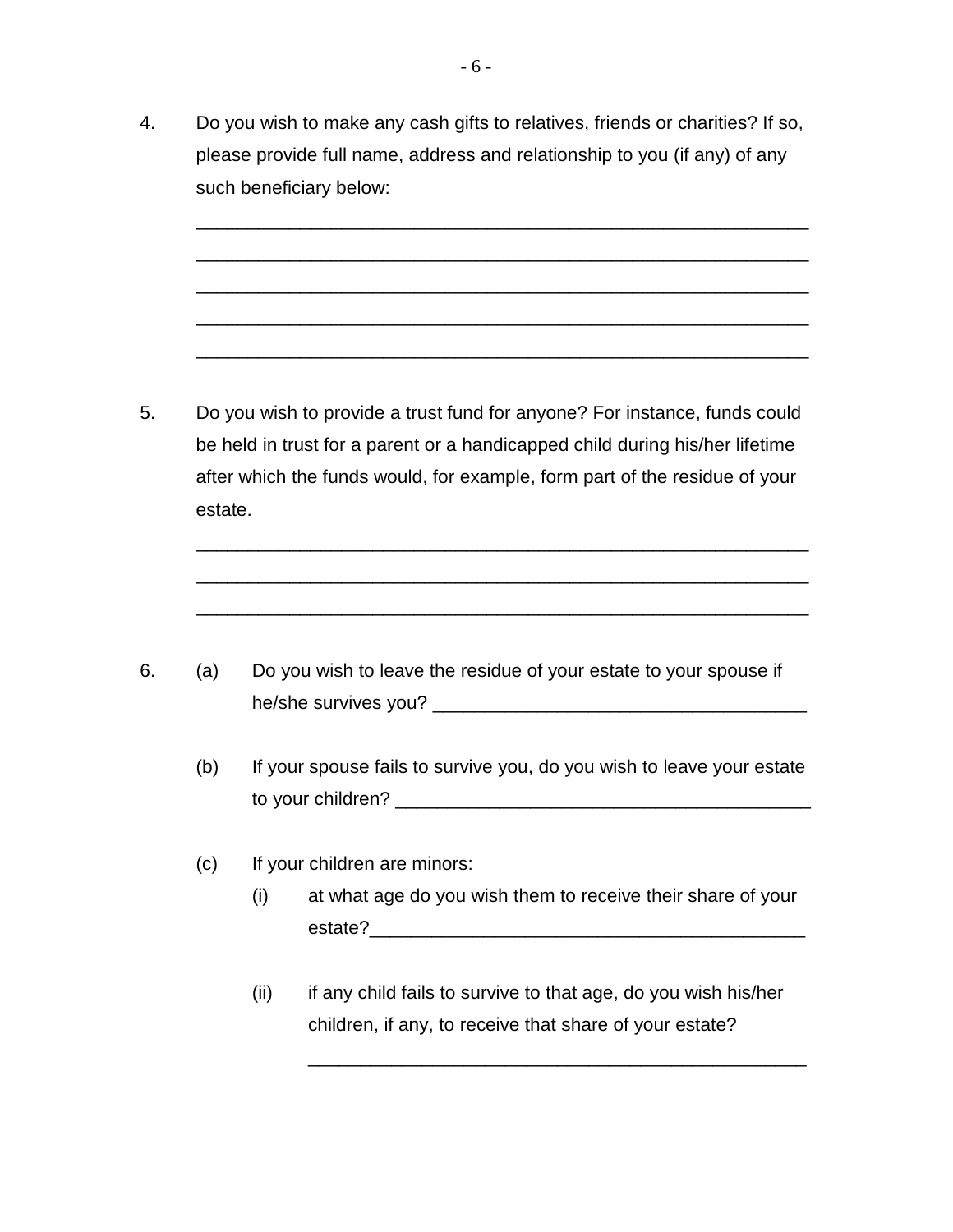| (d) | If no spouse or child survives you, who do you wish to receive the                                                       |
|-----|--------------------------------------------------------------------------------------------------------------------------|
| (e) | If not your spouse or children, to whom do you wish to leave the                                                         |
| (f) | If your instructions are other than as contemplated by $6$ (a) to (e)<br>above, please outline those instructions below: |
|     | Do you wish to limit the investment discretion of your trustee?                                                          |
|     | Do you have funeral or burial wishes which you would like mentioned in<br>your Will and, if so, what are those wishes?   |
|     | Do you have an existing Will and, if so, what is its date and location?                                                  |
|     |                                                                                                                          |